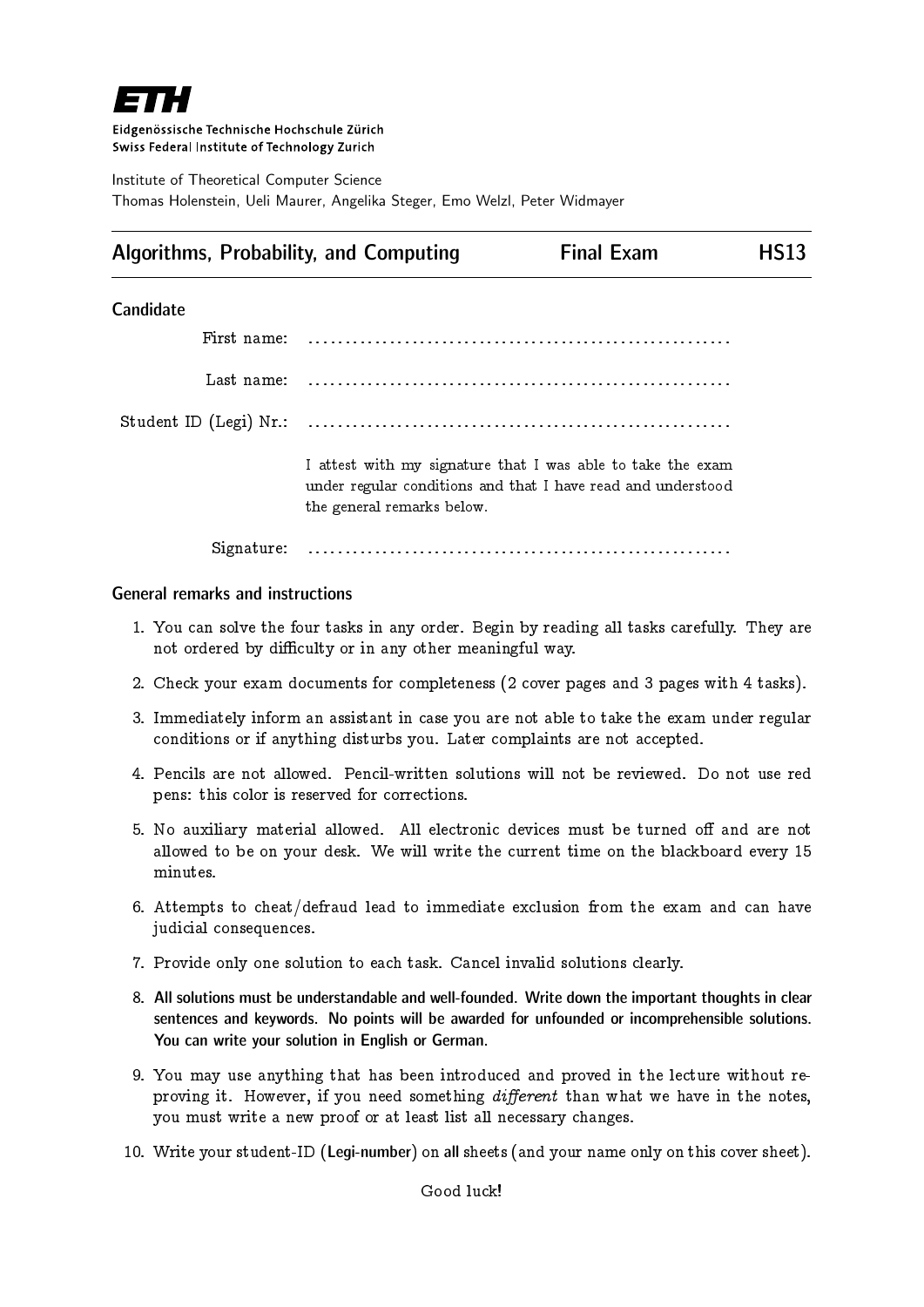|   | achieved points (maximum) | reviewer's signature |
|---|---------------------------|----------------------|
|   | 25                        |                      |
| റ | 25                        |                      |
| 3 | 25                        |                      |
| 4 | $^{\prime}25$             |                      |
|   | 100                       |                      |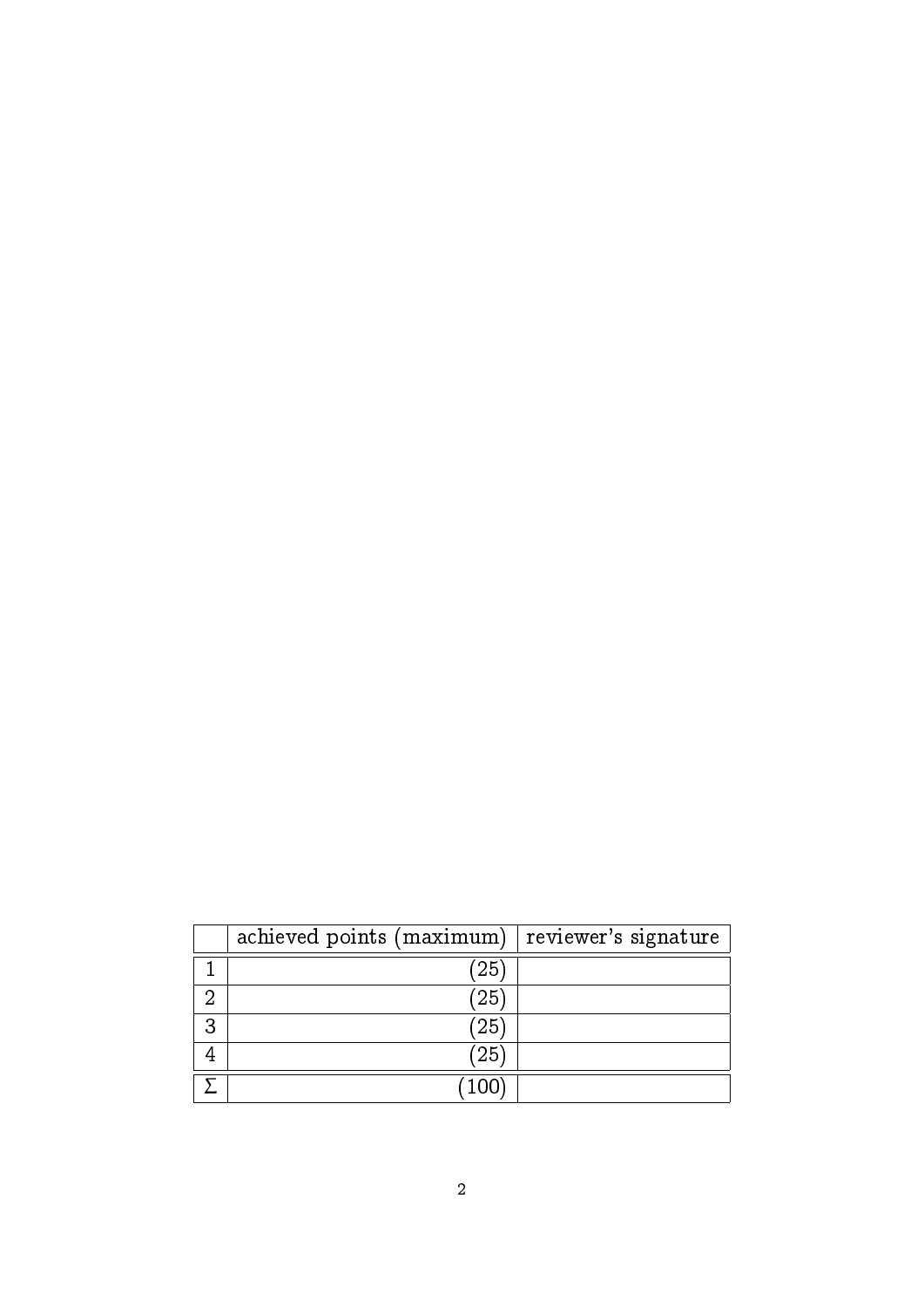## Task 1: Assorted Tasks (25 points)

- (a) Prove that every triangulation on  $\mathfrak n$  vertices has at least  $2^{\mathfrak n-1}$  Pfaffian orientations.
- (b) Let L be a set of n horizontal and vertical lines in the plane. Consider a point  $q \in \mathbb{R}^2$ and a uniformly random permutation  $\ell_1, \ldots, \ell_n$  of L. Let X be the number of times the arrangement cell containing q changes when we insert the lines one by one in the order  $\ell_1, \ldots, \ell_n$ . Prove that  $E[X] \in O(\log n)$ .
- (c) Compute the expected number of nodes in a random binary search tree with n nodes that have a left child but no right child.
- (d) Consider a CISP F on n variables and  $m = |F|$  clauses. Suppose that the dependency graph of F contains no edges. Consider a finite prefix  $C_t = (C_1, \ldots, C_t)$  of a journal corresponding to an execution of of the Local-Lemma-Solver on F. In the lecture, we associated one or more witness trees T with each  $C_t$ . Give a (graph-theoretic) chracterization of the set of such witness trees and prove that your answer is correct.

## Task 2: Circuit-SAT Verification (25 points)

Please refer to Figure [1,](#page-4-0) which describes the algorithms Local Decoding and Circuit-SAT Verifier. Recall that the correctness of the latter proves the Baby PCP Theorem. In this task, we consider a variation where the circuit can have AND-gates in addition to NAND-gates. Formally, we consider the following modification to the Baby PCP Theorem (changes underlined).

<span id="page-2-0"></span>**Theorem 1** (Modified Baby PCP Theorem). There exists  $q \in \mathbb{N}$ ,  $p > 0$ , and a polynomial time verifier  $V^{w}(C)$  with the following properties. The verifier reads the description of its input C, a circuit with input-gates, AND-gates and NAND-gates (n gates in total), tosses some random coins, queries w at most q times, then accepts or rejects.

- If  $C(y) = 1$  for some y, then there exists a w:  ${0, 1}^{n^2} \rightarrow {0, 1}$  such that  $V^w(C)$  accepts with probability 1.
- If  $C(y) = 0$  for all y then for every  $w : \{0,1\}^{n^2} \to \{0,1\}$  the probability that  $V^w(C)$ rejects is at least ρ.

Solve the following subtasks.

(a) Modify the code of **Circuit-SAT Verifier** to obtain a verifier  $V^w(C)$  as described in Theorem [1.](#page-2-0) For this subtask, it is sufficient to describe the changes in the pseudocode: you do not have to prove correctness.

Hint: modifying the circuit does not help. You cannot simply replace each AND-gate by two NAND-gates, since this increases the size of the circuit (and the input size of w is prescribed).

(b) Prove: if C is unsatisfiable and  $w(M) = \bigoplus_{i=1}^n \bigoplus_{j=1}^n y_i y_j M_{i,j}$  for some  $y \in \{0,1\}^n$ , then your verifier  $\mathcal V^w(\mathsf{C})$  rejects with probability at least 1/2.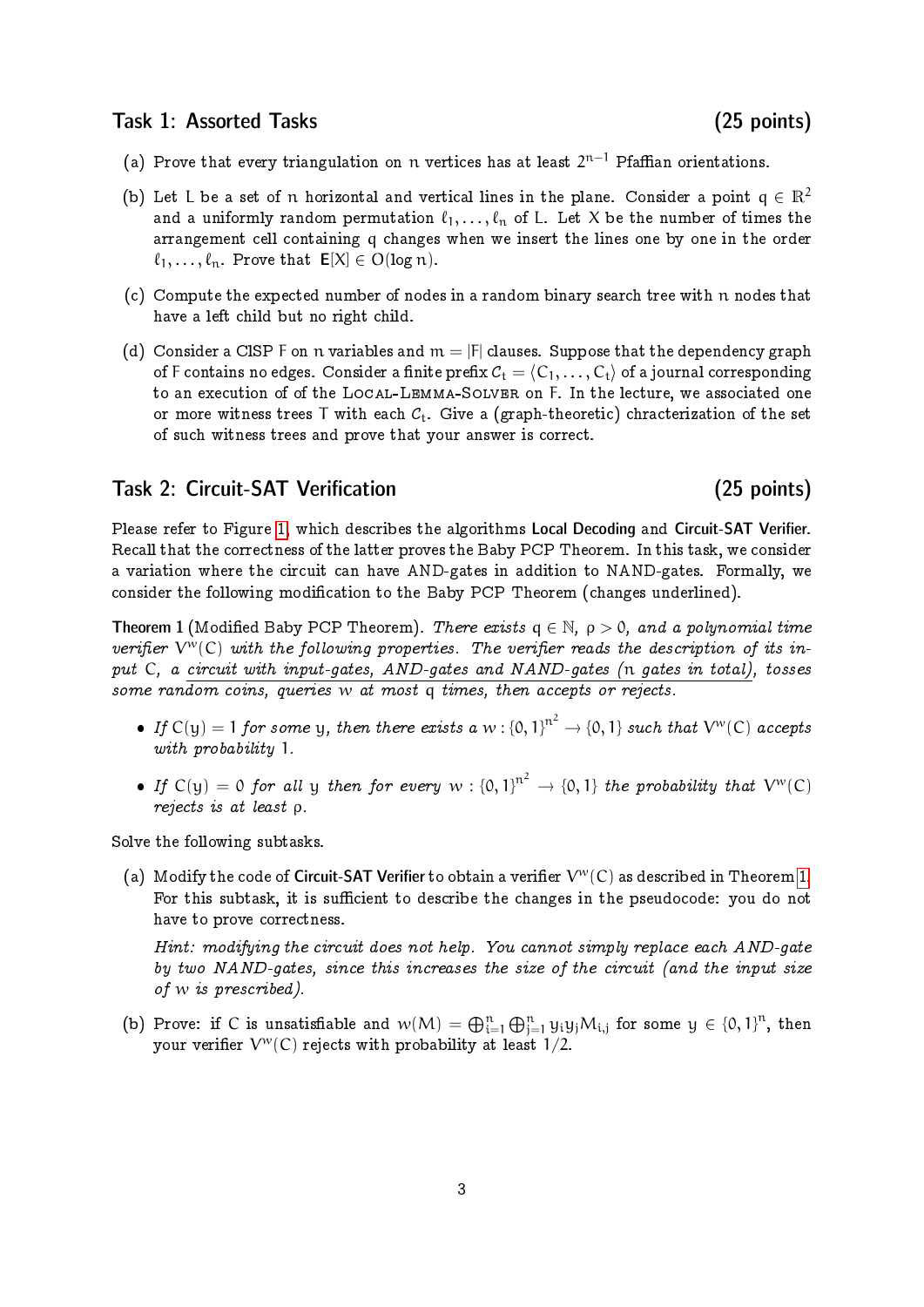### Task 3: Coloring Points in the Plane (25 points)

Consider a set of n (uncolored) points and a set of n disks in the plane. In this task, we will color the points red and blue. We say that a disk  $D$  is monochromatic if all the points inside D have the same color. A 2-coloring of the points is proper if no disk is monochromatic.

(a) Suppose that every disk contains more than  $\log n + 1$  points. Prove that there exists a proper 2-coloring.

In the remainder, suppose that every disk contains at least 6 points and intersects at most 9 other disks.

- (b) Prove that there exists a proper 2-coloring.
- (c) Suppose that some points already have a color that you are not allowed to change. Specifically, exactly one point in each disk is precolored.

Give an expected  $O(n^2)$ -time algorithm to extend such a partial coloring to a proper coloring of all points. Prove that your algorithm is correct and that it achieves the desired running time.

# Task 4: Cryptographic Reductions (25 points)

Let  $p_1, p_2$  be two primes and  $m = p_1p_2$ .

- (a) Formalize the search problem of finding a square root of  $y = x^2$  for an x chosen u.a.r. in  $\mathbb{Z}_\mathfrak{m}^*$  as a game  $S_\mathfrak{m}$ .
- (b) Prove that  $S_m$  is clonable.
- (c) Prove that  $S_m$  is random self-reducible.
- (d) Let  $\mathsf{q}\in\mathbb{N}.$  Describe a function  $\mathsf{\varphi}$  that maps efficient winners to efficient winners<sup>[1](#page-3-0)</sup> such that

$$
S_m \preceq^{(\varphi, \psi_q)} S_m
$$

for

$$
\psi_q(\alpha) = 1 - (1 - \alpha)^q.
$$

You do not have to prove that your function has the required properties.

<span id="page-3-0"></span><sup>&</sup>lt;sup>1</sup> For this task you may assume that if two systems S<sub>1</sub> and S<sub>2</sub> are efficient, then so are S<sub>1</sub>S<sub>2</sub> and S<sup>n</sup> for any  $n \in \mathbb{N}$ .